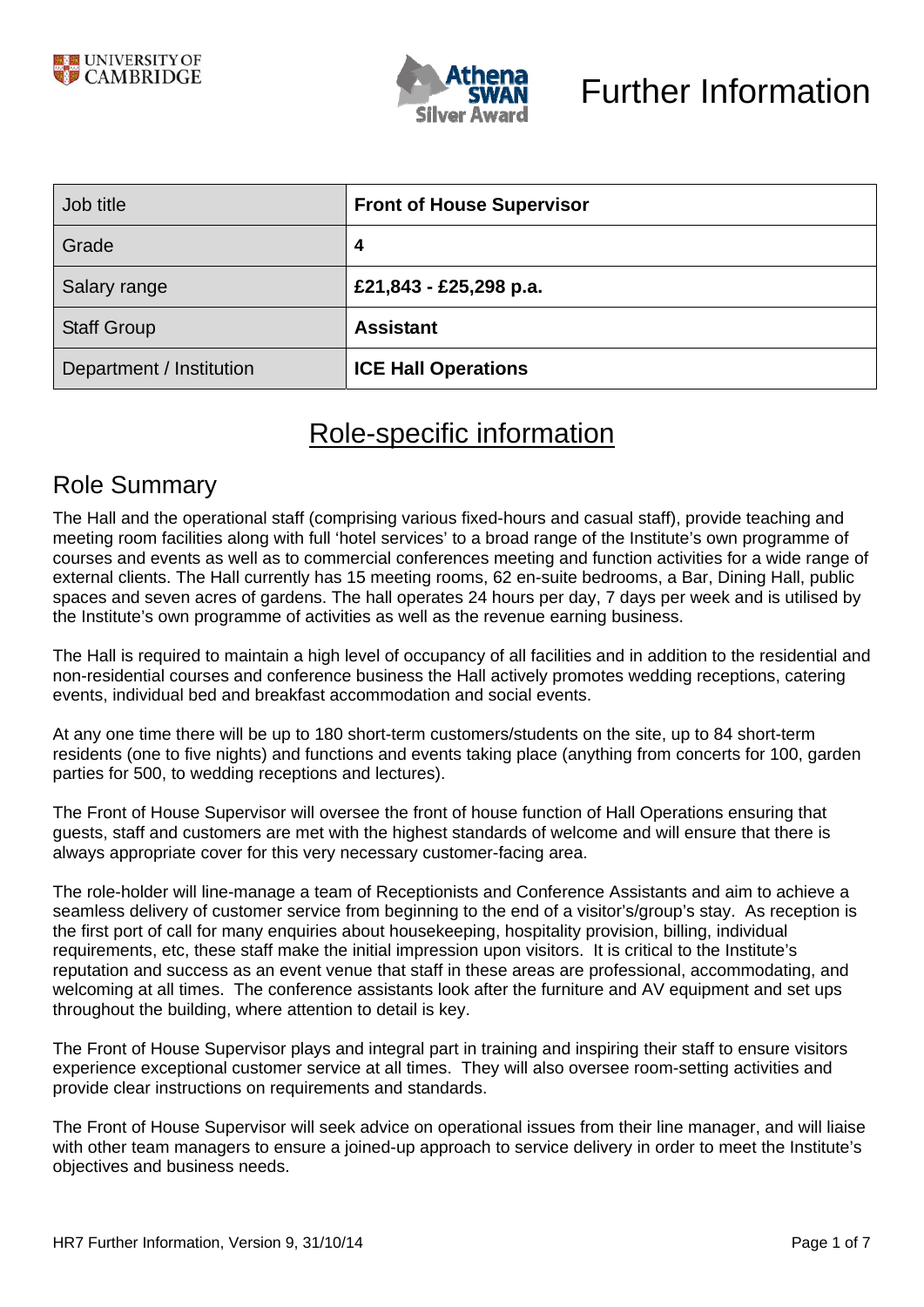They will be required to act as Duty Manager for the operation, and will be expected to have experience in a hospitality environment (hotel/conference/events management) to support this aspect of their role.

## Key Responsibilities

| <b>Line Management duties</b>                                                                                                                                                                                                                                                                                                 |     |
|-------------------------------------------------------------------------------------------------------------------------------------------------------------------------------------------------------------------------------------------------------------------------------------------------------------------------------|-----|
| To supervise service delivery by reception staff and conference assistants, especially<br>$\bullet$<br>during busy periods.                                                                                                                                                                                                   |     |
| To carry out regular on-the-job training with all reception and porter staff to ensure that<br>$\bullet$<br>they perform their duties correctly to Madingley Hall standards.                                                                                                                                                  |     |
| To ensure that the training needs identified in the staff review and development<br>$\bullet$<br>process are actioned.                                                                                                                                                                                                        |     |
| To problem-solve and deal with issues directly when required.<br>$\bullet$                                                                                                                                                                                                                                                    |     |
| To monitor staff development, training, and staff performance.<br>$\bullet$                                                                                                                                                                                                                                                   |     |
| To forward-plan in conjunction with other Hall managers to ensure rotas are suitable<br>$\bullet$<br>and meet staffing requirements.                                                                                                                                                                                          |     |
| To participate in the recruitment of leaver replacements or new staff requirements.<br>٠                                                                                                                                                                                                                                      |     |
| To reconcile payments and to resolve till and receipts discrepancies with reception<br>$\bullet$<br>staff and to feedback improvements in security or processing of payment handling<br>procedures with management as appropriate.                                                                                            |     |
| <b>Customer Service</b>                                                                                                                                                                                                                                                                                                       | 10% |
| To be available during peak check-in periods to deal with any problems or complaints<br>٠<br>and to direct staff effectively in response to activity levels.                                                                                                                                                                  |     |
| To ensure that guests are greeted in a professional manner and that all registration<br>$\bullet$<br>formalities are correctly completed, paying particular attention to charge-out details<br>and PCI rules.                                                                                                                 |     |
| To liaise closely with the housekeeping and conference and sales departments on<br>$\bullet$<br>check outs, moves, etc.                                                                                                                                                                                                       |     |
| Build Reception into an information hub for visitors and students by ensuring that<br>$\bullet$<br>receptionists and porters are informed of general activity in the Hall that day, including<br>number of visitors and timing of arrivals, Hall schedules, use of rooms, how to direct<br>academic programme enquiries, etc. |     |
| Understand reception systems in order to provide practical support until appropriate<br>cover can be found.                                                                                                                                                                                                                   |     |
| <b>Planning</b>                                                                                                                                                                                                                                                                                                               | 15% |
| To liaise with conference and sales office and pre-allocate rooms, bearing in mind the<br>$\bullet$<br>preferences of regular and VIP guests.                                                                                                                                                                                 |     |
| To organise front of house rotas, ensuring that there are sufficient staff to cover all<br>$\bullet$<br>duties, particularly during peak period business and to arrange a stand-by in case of<br>illness or absenteeism.                                                                                                      |     |
| Forward-plan recruitment for leavers, new positions, etc. to avoid use of temporary<br>$\bullet$<br>staff or solutions where possible.                                                                                                                                                                                        |     |
| <b>Reservations Management</b>                                                                                                                                                                                                                                                                                                | 5%  |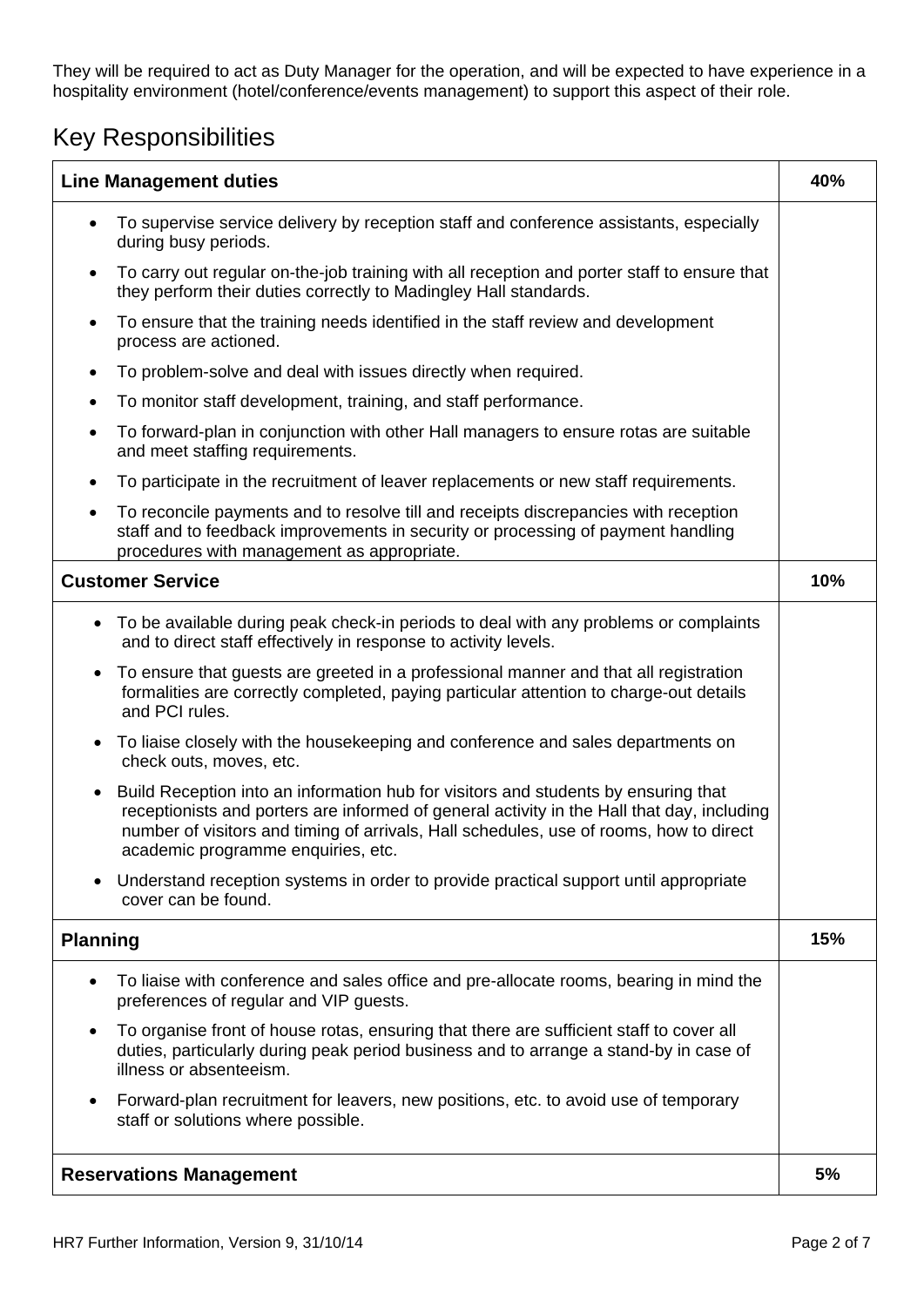| To manage online booking sites in association with the sales and conference office to<br>ensure maximum room occupancy in line with agreed policy on overbookings.                                                |     |
|-------------------------------------------------------------------------------------------------------------------------------------------------------------------------------------------------------------------|-----|
| Create back-up reference points to be used in times of system failures.                                                                                                                                           |     |
| <b>Health &amp; Safety</b>                                                                                                                                                                                        | 10% |
| To be totally security conscious at all times and ensure that effective procedures are in<br>$\bullet$<br>operation for bomb scares, etc.                                                                         |     |
| To ensure that staff responsible for lifting, carrying, etc are appropriately trained and<br>$\bullet$<br>understand their obligations to observe health and safety requirements in carrying out<br>their duties. |     |
| To be able to calmly and appropriately respond to incidents which could potentially<br>$\bullet$<br>harm staff or visitors, and to pursue appropriate preventative measures for future<br>reference               |     |
| To achieve/maintain First Aid qualifications as necessary.<br>$\bullet$                                                                                                                                           |     |
|                                                                                                                                                                                                                   |     |
| <b>Duty Management</b>                                                                                                                                                                                            | 20% |
| Where required to provide cover, act as Duty Manager:                                                                                                                                                             |     |

## Person Profile

This section details the knowledge, skills and experience we require for the role.

| <b>Education &amp; qualifications</b>   | • A Level Education or equivalent<br>• BIIAB Personal Licence or the ability to qualify<br>• First Aid at Work (St John's Ambulance preferred)<br>• Knowledge and experience of food handling and alcohol regulations<br>needed for Duty Manager responsibilities.                            |
|-----------------------------------------|-----------------------------------------------------------------------------------------------------------------------------------------------------------------------------------------------------------------------------------------------------------------------------------------------|
| Specialist knowledge &<br><b>skills</b> | • Excellent and proven customer service skills<br>• Knowledge and understanding of current health and safety<br>legislation<br>• Numeracy skills                                                                                                                                              |
| Interpersonal &<br>communication skills | • Excellent communication and interpersonal skills<br>• Ability to work as part of a team in pressurised and time constrained<br>environment<br>• Ability to deal tactfully with problems and complaints<br>• Has a positive and helpful outlook in interaction with visitors and<br>students |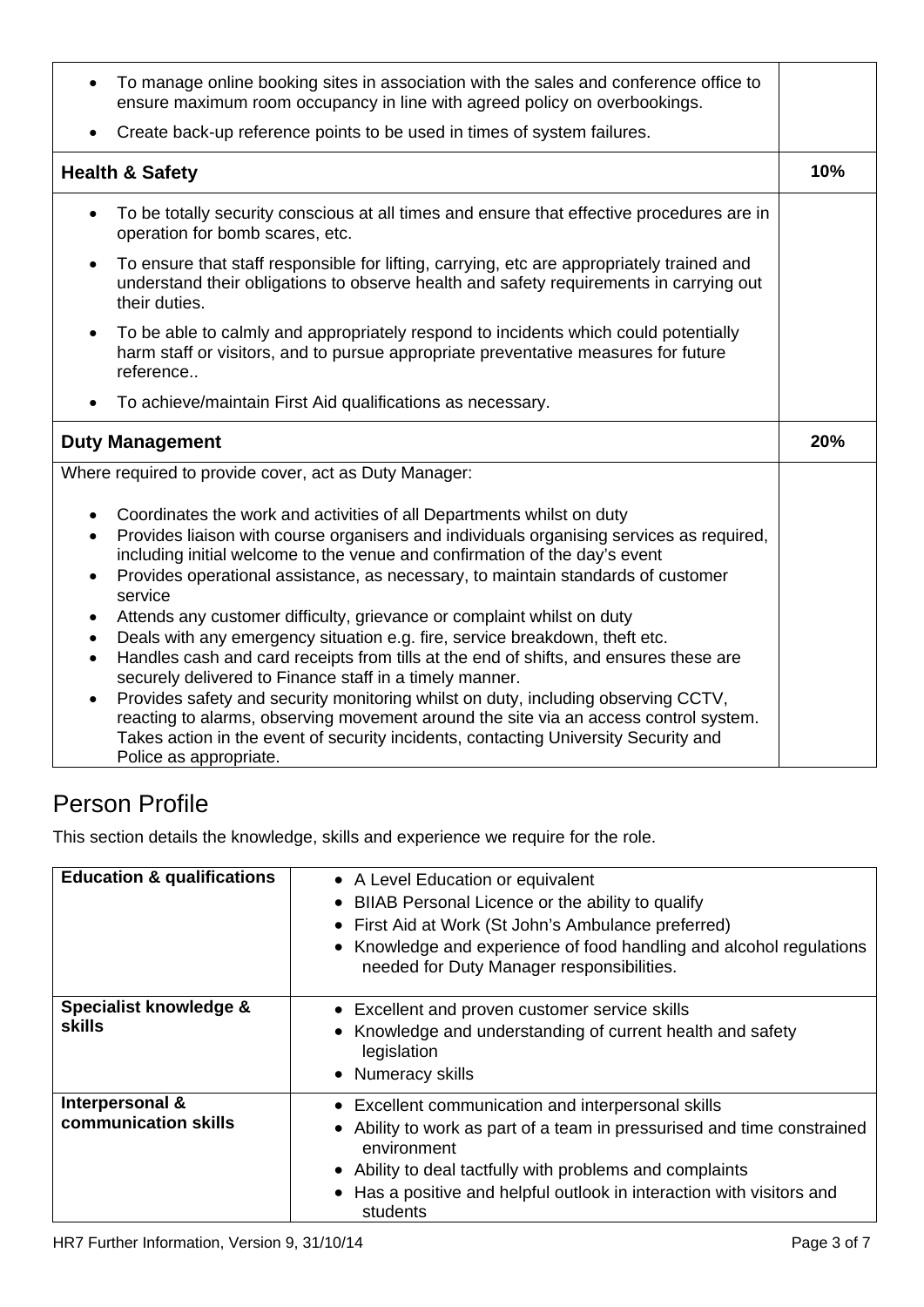|                                | • Able to deal with problems for staff and visitors in a discreet and<br>calm manner                                                                                                                                                                                                                                                                                                       |
|--------------------------------|--------------------------------------------------------------------------------------------------------------------------------------------------------------------------------------------------------------------------------------------------------------------------------------------------------------------------------------------------------------------------------------------|
| <b>Relevant experience</b>     | • Supervisory experience in a customer service environment<br>Experience working in hotel or similar environment<br>• Quick-thinking and able to foresee potential difficulties or problems<br>and mitigate their effects swiftly and calmly<br>• Experience of handling payments and reconciling financial<br>transactions                                                                |
| <b>Additional requirements</b> | • Flexible approach to shift and weekend work<br>• Organised and methodical approach to planning<br>• Able to respond to staff shortages and lead on effective solutions<br>including stepping in personally in times of need<br>• Able to handle with problems for staff and visitors in a discreet and<br>calm manner<br>• Keen to develop managerial skills in the hospitality industry |

#### Terms and Conditions

| <b>Location</b>            | Madingley Hall Operations, Madingley, Cambridge                                                                                                                                                                                                                           |
|----------------------------|---------------------------------------------------------------------------------------------------------------------------------------------------------------------------------------------------------------------------------------------------------------------------|
| <b>Working pattern</b>     | Monday to Sunday variable (full time on a rota basis including evenings, weekends<br>and bank holidays)                                                                                                                                                                   |
| <b>Hours of work</b>       | 36.5 hours per week                                                                                                                                                                                                                                                       |
| Length of<br>appointment   | Permanent                                                                                                                                                                                                                                                                 |
| <b>Probation period</b>    | 6 months                                                                                                                                                                                                                                                                  |
| <b>Annual leave</b>        | Full time employees are entitled to annual paid leave of 7.2 weeks (or 36 days)<br>inclusive of public holidays.                                                                                                                                                          |
|                            | Paid holiday entitlement will increase by one day after nine years' unbroken<br>service and thereafter by one additional day for each period of three years'<br>unbroken service up to a maximum of four additional days after eighteen years'<br>service.                |
| <b>Pension eligibility</b> | Cambridge University Assistants' Contributory Pension Scheme (CPS).                                                                                                                                                                                                       |
|                            | Pension scheme details, including information about the legal requirement for the<br>University to automatically enrol its eligible jobholders into a qualifying workplace<br>pension scheme from 1 March 2013, is available at:<br>http://www.pensions.admin.cam.ac.uk/. |
| <b>Retirement age</b>      | The University does not operate a retirement age for assistant staff.                                                                                                                                                                                                     |

**The full incremental salary range for the position is advertised in order to demonstrate the progression for the Grade. In the majority of cases appointments will be made at the Grade minimum; only in very specific exceptional circumstances can a higher salary be offered.**

# Screening Check Requirements

HR7 Further Information, Version 9, 31/10/14 Page 4 of 7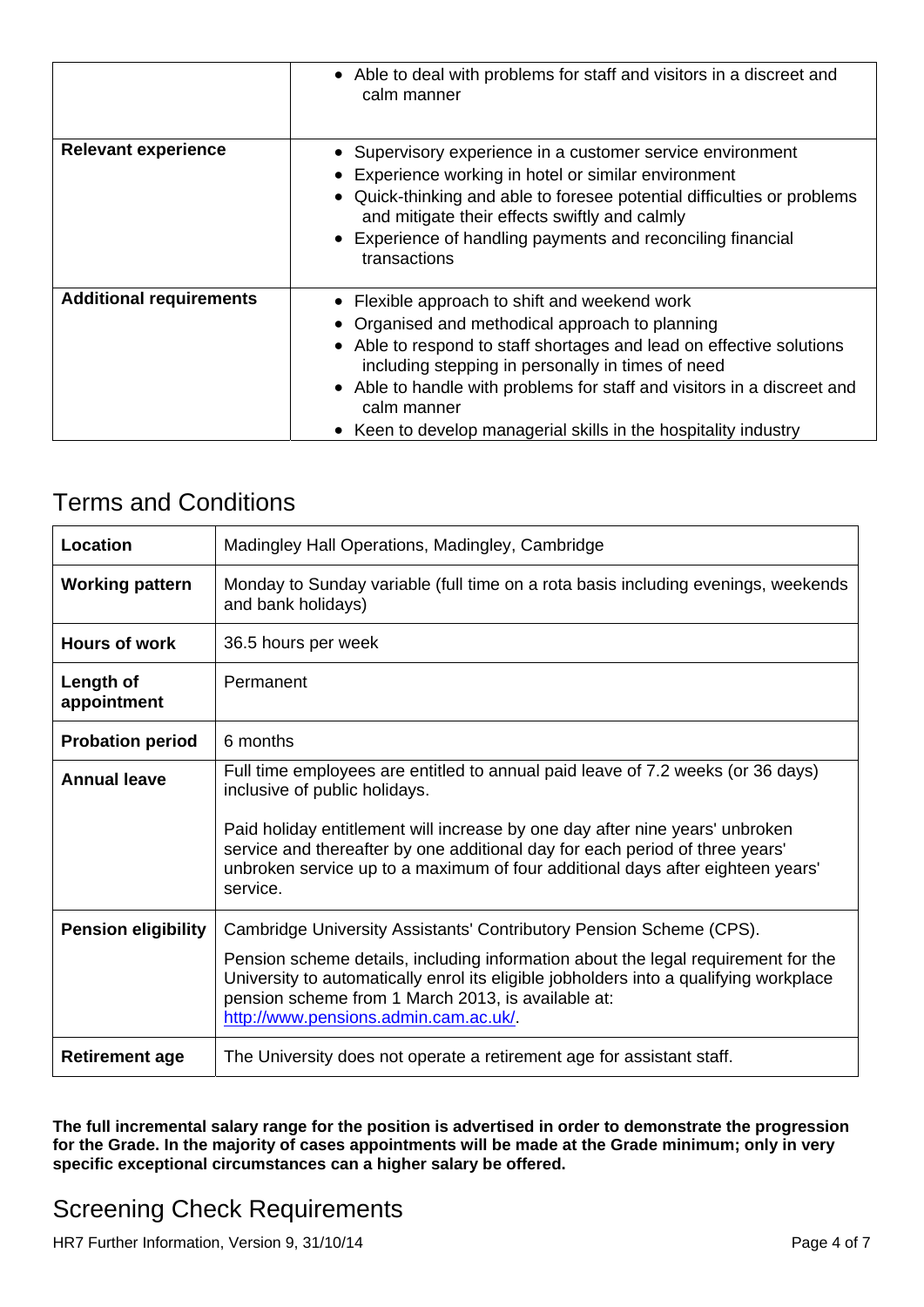We have a legal responsibility to ensure that you have the right to work in the UK before you can start working for us. If you do not have the right to work in the UK already, any offer of employment we make to you will be conditional upon you gaining it. If you need further information, you may find the Right to Work page within the 'Applying for a job' section of the University's Job Opportunities pages helpful (please see http://www.jobs.cam.ac.uk/right/have/)*.* 

### Application Process

To submit an application for this vacancy, please click on the link in the 'Apply online' section of the advert published on the University's Job Opportunities pages. This will route you to the University's Web Recruitment System, where you will need to register an account (if you have not already) and log in before completing the online application form.

Please include details of referees who you are willing for us to contact before an interview if invited. If you upload any additional documents which have not been requested, we will not be able to consider these as part of your application.

The closing date for applications is 19 September 2017. Interviews are expected to take place in the week commencing 25 September 2017.

If you have any questions about this vacancy or the application process, please contact: ICEHRAdministration@admin.cam.ac.uk.

# General Information

### The University of Cambridge

The University of Cambridge is one of the world's oldest and most successful Universities, with an outstanding reputation for academic achievement and research. It was ranked first in the 2011 QS World University Rankings and its graduates have won more Nobel Prizes than any other university in the world. The University comprises more than 150 departments, faculties, schools and other institutions, plus a central administration and 31 independent and autonomous colleges.

The University and the Colleges are linked in a complex historical relationship. The Colleges are selfgoverning, separate legal entities which appoint their own staff. They admit students, provide student accommodation and deliver small group teaching (supervisions). The University awards degrees and its faculties and departments provide lectures and seminars for students, determine the syllabi for teaching and conduct research.

There is much more information about the University at http://www.cam.ac.uk/univ/works/index.html which we hope you will find helpful.

## Institute of Continuing Education

Please see our website at: **www.ice.cam.ac.uk** for further information.

## What the University can offer you

One of our core values at the University of Cambridge is to recognise and reward our staff as our greatest asset. We realise that it's our people who have built our outstanding reputation and that we will only maintain our leading position in the academic world by continuing to attract and retain talented and motivated people. If you choose to come and work with us, you will find that we offer:

 **Excellent benefits –** You will be eligible for a wide range of competitive benefits and services, including numerous discounts on shopping, health care, financial services and public transport. We also offer defined benefits pension schemes and tax-efficient bicycle, car lease and charity-giving schemes.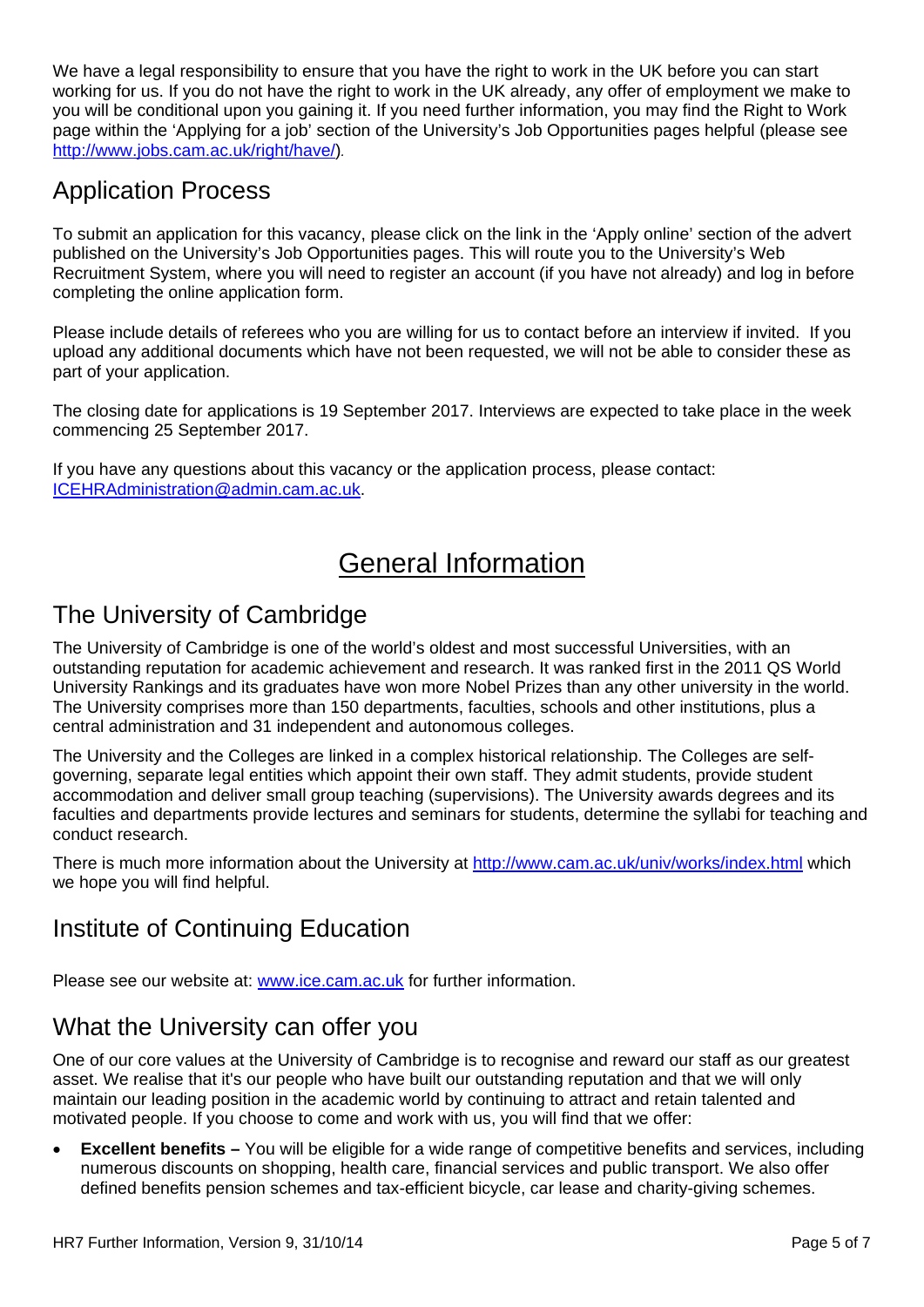We will help you balance your home and work life by providing you with generous annual leave entitlement and procedures for requesting a career break or flexible working arrangements if you need them. You will also have access to a range of well-being support services, including in-house Occupational Health and Counselling services. If you have childcare responsibilities, you may also benefit from the enhanced maternity/adoption pay, two nurseries and a holiday play scheme that we provide.

We are keen to welcome new employees from other parts of the UK and other countries to Cambridge. If you will be relocating to Cambridge on a centrally funded appointment of two years or more, you may be eligible for our relocation expenses scheme. The University Accommodation Service (http://www.accommodation.cam.ac.uk/) will also be available to help you find suitable rented accommodation and to provide advice on renting arrangements and local facilities, if required. In addition, certain academic and academic-related appointments are eligible for the Shared Equity Scheme which offers financial assistance with the purchase of living accommodation.

 **A welcoming and inclusive environment -** We will help you settle into your new role and working environment through a central University induction event, local induction activities and our online induction package. Where appropriate to your role, you will have a probation period to provide a supportive framework for reviewing your progress and discussing your training and development needs.

If you are relocating to Cambridge, you and your family will be welcome to attend the Newcomers and Visiting Scholars Group, which provides an opportunity to find out more about Cambridge and meet other people new to the area.

- **Extensive development opportunities** The encouragement of career development for staff is one of the University's core values. We put this into practice through various services and initiatives, including:
	- A wide-range of training courses and online learning packages.
	- The Staff Review and Development (SRD) Scheme, which is designed to enhance work effectiveness and facilitate career development post-probation.
	- Leave for career and personal development, including long-term study leave for assistant staff and sabbatical leave for academic staff.
	- The CareerStart@Cam programme, which supports assistant staff roles without higher education qualifications to develop their skills, experience and qualifications. Assistant staff may also apply for financial assistance for study which results in a qualification.
	- Reduced staff fees for University of Cambridge graduate courses.
	- The opportunity to attend lectures and seminars held by University departments and institutions.
	- Policies and processes dedicated to the career development of researchers and the implementation of the principles of the Concordat, which have led to the University being recognised with an HR Excellence in Research Award by the European Commission.

You can find further details of the benefits, services and opportunities we offer can be found in our CAMBens Employee Benefits web pages at http://www.hr.admin.cam.ac.uk/pay-benefits/cambensemployee-benefits. A range of information about living and working in Cambridge is also available to you within the University's web pages at http://www.jobs.cam.ac.uk/ and http://www.hr.admin.cam.ac.uk/hrstaff/information-staff.

## Equality of Opportunity at the University

We are committed to a proactive approach to equality, which includes supporting and encouraging all underrepresented groups, promoting an inclusive culture and valuing diversity. We make selection decisions based on personal merit and an objective assessment against the criteria required for the post. We do not treat job applicants or members of staff less favourably than one another on the grounds of sex (including gender reassignment), marital or parental status, race, ethnic or national origin, colour, disability (including HIV status), sexual orientation, religion, age or socio-economic factors.

We have various diversity networks to help us progress equality; these include the Women's Staff Network, the Disabled Staff Network, the Black and Minority Ethnic Staff Network and the Lesbian, Gay, Bisexual and Transgender Staff Network. In addition, we were ranked in the top 100 employers for lesbian, gay and bisexual (LGB) staff in Stonewall's Workplace Equality Index 2013 and we hold an Athena SWAN silver award at organisation level for promoting women in Science, Technology, Engineering and Medicine.